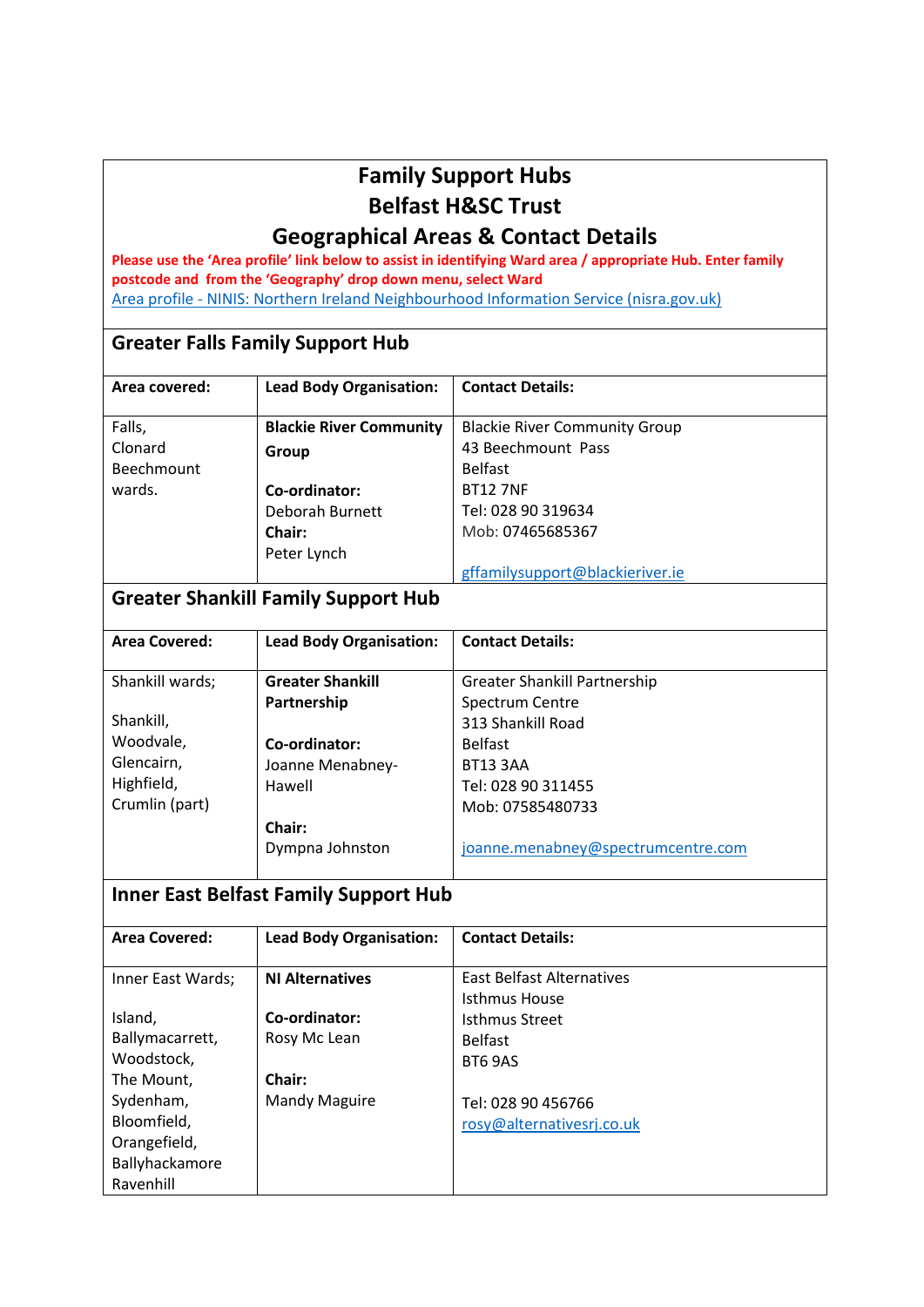| Lower North Belfast Family Support Hub                                                                                                                                      |                                                                                                |                                                                                                                                                  |  |
|-----------------------------------------------------------------------------------------------------------------------------------------------------------------------------|------------------------------------------------------------------------------------------------|--------------------------------------------------------------------------------------------------------------------------------------------------|--|
| <b>Area Covered:</b>                                                                                                                                                        | <b>Lead Body Organisation:</b>                                                                 | <b>Contact Details</b>                                                                                                                           |  |
| Newlodge Duncairn<br>Fortwilliam<br>Castleview wards,<br>and part of<br>Chichester Park,<br><b>Bellevue</b><br><b>WaterWorks</b><br>wards (i.e on right<br>hand side of the | <b>Ashton Community Trust</b><br>Co-ordinator:<br>Edith McManus<br>Chair:<br>Christine McKeown | <b>Ashton Community Trust</b><br>5 Churchill Street<br><b>Belfast</b><br><b>BT15 2BP</b><br>Tel: 028 90 749986<br>edith.mcmanus@ashtoncentre.com |  |
| Antrim road)                                                                                                                                                                |                                                                                                |                                                                                                                                                  |  |

# **Outer South East Belfast Family Support Hub**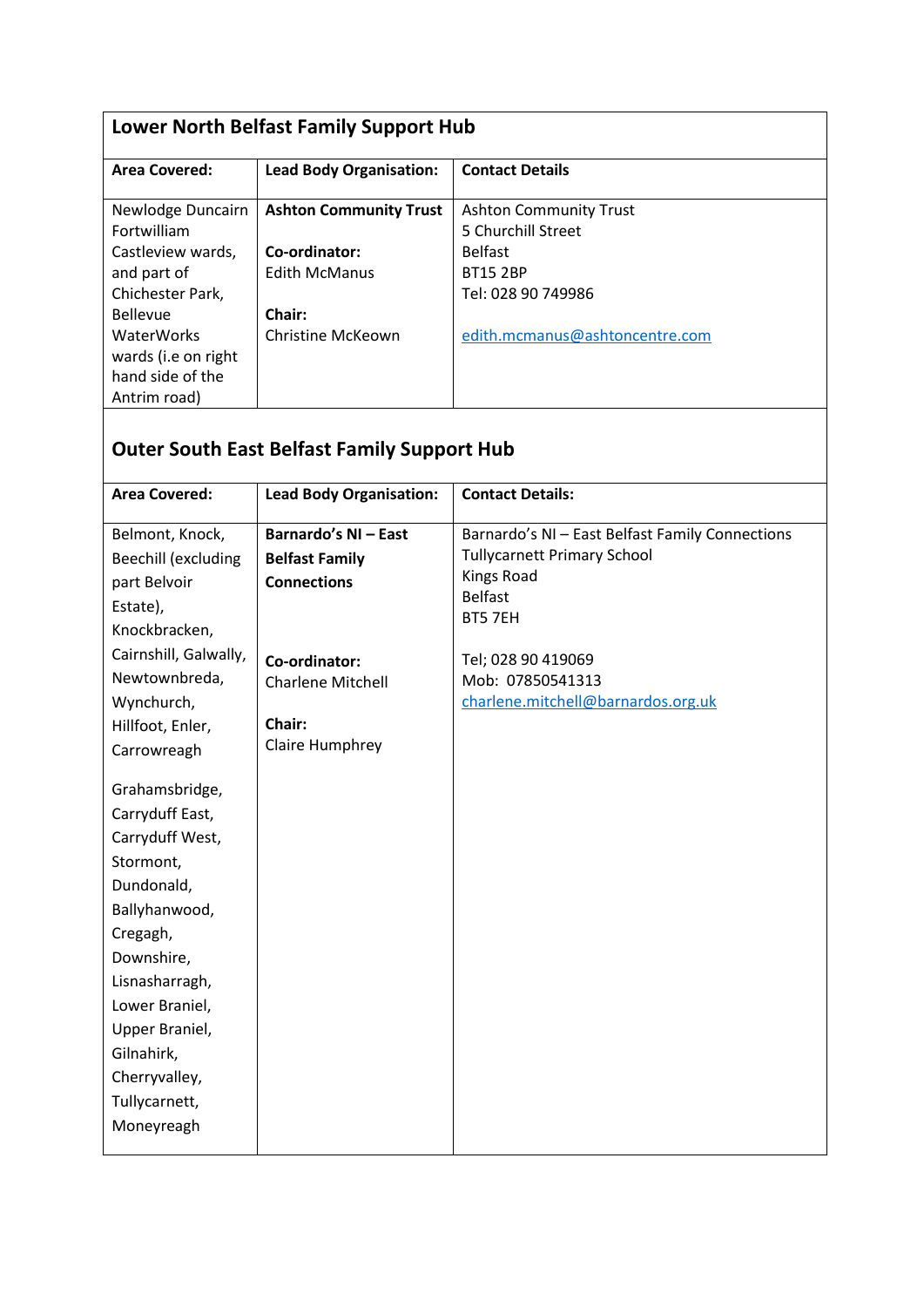## **Outer West Belfast Family Support Hub**

| <b>Area Covered:</b>    | <b>Lead Body Organisation:</b> | <b>Contact Details:</b>                      |
|-------------------------|--------------------------------|----------------------------------------------|
|                         |                                |                                              |
| Andersonstown           | <b>Community Restorative</b>   | <b>Community Restorative Justice Ireland</b> |
| Glen Road               | Justice Ireland                | <b>CRII Central Office</b>                   |
| Glencolin               |                                | 1st Floor Slemish Buildings                  |
| Ladybrook               | Co-ordinator:                  | 105 Andersonstown Road                       |
| <b>Falls Park wards</b> | Nicola Masterson               | <b>Belfast</b>                               |
| and part of             |                                | <b>BT11 9BS</b>                              |
| Poleglass, (covering    |                                |                                              |
| Colin Glen Green)       | Chair:                         | Tel: 028 95 212131                           |
|                         | Jim Mc Carthy/                 | Mob: 07854984204                             |
|                         | Leontia Mc Kenna               |                                              |
|                         |                                | owbhub@gmail.com                             |
|                         |                                |                                              |

### **South Belfast I Family Support Hub**

| <b>Area Covered:</b>     | <b>Lead Body Organisation:</b> | <b>Contact Details:</b>      |
|--------------------------|--------------------------------|------------------------------|
|                          |                                |                              |
| Botanic,                 | <b>Lower Ormeau Residents</b>  | LORAG                        |
| Shaftesbury,             | <b>Action Group (LORAG)</b>    | <b>Shaftesbury Community</b> |
| Stranmillis,             |                                | & Recreation Centre          |
| Ballynafeigh,            | Co-ordinator:                  | 97 Balfour Avenue            |
|                          | Natasha Moore                  | <b>Belfast</b>               |
| Rosetta,                 |                                | BT7 2FW                      |
| Minnowburn,              | Chair:                         |                              |
| <b>Beechill (Belvoir</b> | Natasha Brennan                | Tel: 028 90 312377           |
| estate)                  |                                | Mob: 07939406277             |
|                          |                                | nmoore@lorag.org             |
|                          |                                |                              |

### **CASA Family Support Hub (South Belfast II)**

| <b>Area Covered:</b> | <b>Lead Body Organisation:</b> | <b>Contact Details:</b>      |
|----------------------|--------------------------------|------------------------------|
|                      |                                |                              |
| Windsor,             | <b>Windsor Women's</b>         | <b>Windsor Womens Centre</b> |
| Blackstaff,          | Centre                         | 136-144 Broadway             |
| Finaghy,             |                                | <b>Belfast</b>               |
| Malone,              | Co-ordinator:                  | <b>BT12 6HY</b>              |
| Musgrave and         | Karolina Morgan                |                              |
| <b>Upper Malone</b>  |                                | Tel: 028 90 235451           |
| Wards                | <b>Chair:</b>                  | Mob: 07874861951             |
|                      | Eleanor Jordan                 | casa@windsorwomenscentre.com |
|                      |                                |                              |